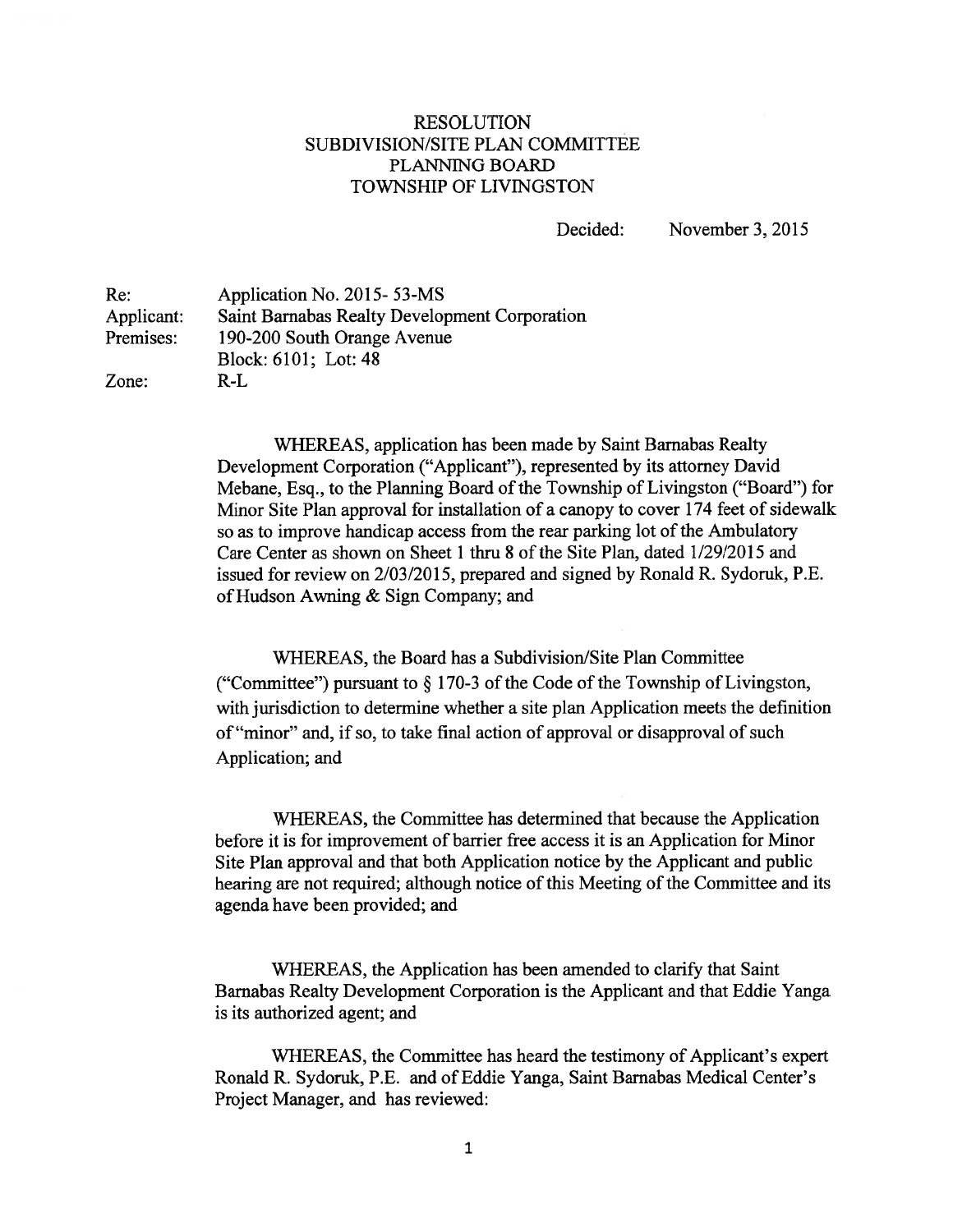- 1. The Application.
- 2. The site plan signed by witness Sydoruk.
- 3. The October 27, 2015 repor<sup>t</sup> from the Township Planner
- 4. The Ambulatory Care Center site plan of 1996 prepared and signed by Mary C. Lang, P.E.; and

NOW, THEREFORE, the Committee does make the following findings of fact with respec<sup>t</sup> to this Application:

- a. The Ambulatory Care Center is undergoing <sup>a</sup> major expansion that has <sup>a</sup> temporary negative impact on normal handicap access.
- b. There is <sup>a</sup> rear parking area shown on the 1996 site plan as including 8 handicap spaces. The building entrance near this parking area will be used as the temporary primary handicap access during construction. Such use will include drop-off and pick-up of such patients by transportation vehicles.
- c. Eight (8) of the parking spaces shall be properly delineated, dimensioned and signed as handicap spaces. Two  $(2)$  of those spaces may be at temporary locations close to the canopy until completion of the Ambulatory Care Center expansion now underway.
- d. The proposed temporary arrangements will not have any negative effect on the over-all required number of parking spaces.
- e. Barrier free access will be improved by installation of 174 feet of permanen<sup>t</sup> canopy from the parking area as shown in the Site Plan prepared by witness Sydoruk.

## **CONCLUSIONS**

The Minor Site Plan application as orally amended for which approval was requested is hereby approved subject to the following conditions that have been agreed to by the Applicant:

a. The color of the canopy fabric shall be dark blue.